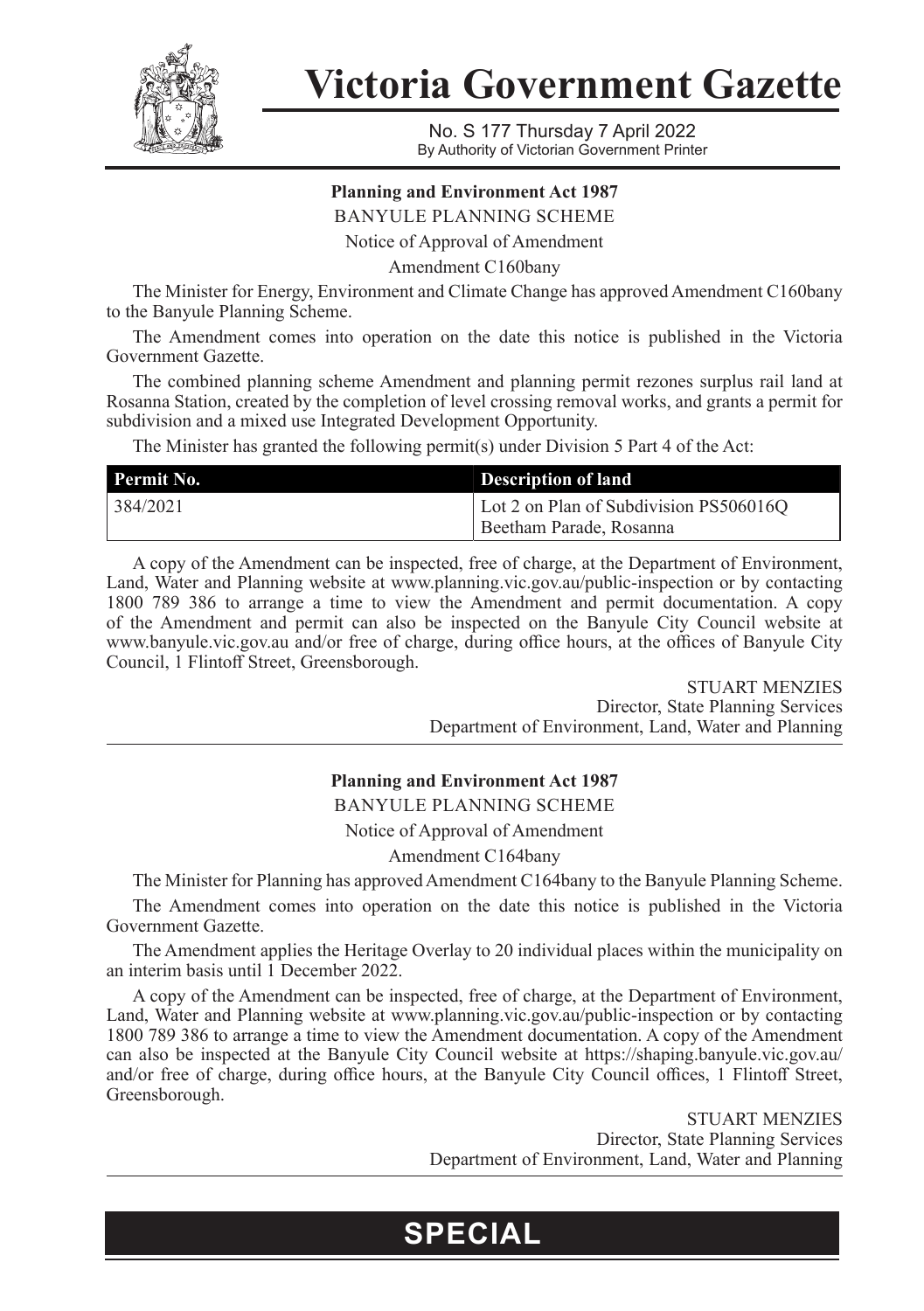## **Planning and Environment Act 1987**

#### BOROONDARA PLANNING SCHEME

Notice of Approval of Amendment

#### Amendment C375boro

The Minister for Planning has approved Amendment C375boro to the Boroondara Planning Scheme.

The Amendment comes into operation on the date this notice is published in the Victoria Government Gazette.

The Amendment makes structural improvements to the Schedule to Clause 43.01 (Heritage Overlay) of the Boroondara Planning Scheme and other minor formatting changes in accordance with Regulation 8 (1) of the Planning and Environment Regulations 2015.

A copy of the Amendment can be inspected, free of charge, at the Department of Environment, Land, Water and Planning website at www.planning.vic.gov.au/public-inspection or by contacting 1800 789 386 to arrange a time to view the Amendment documentation. A copy of the Amendment can also be inspected on the Boroondara City Council website at www.boroondara.vic.gov.au and/or free of charge, during office hours, at the offices of the Boroondara City Council, 8 Inglesby Road, Camberwell.

> STUART MENZIES Director, State Planning Services Department of Environment, Land, Water and Planning

## **Planning and Environment Act 1987**

ARARAT, NORTHERN GRAMPIANS, PYRENEES PLANNING SCHEMES

Notice of Approval of Amendment

#### Amendment GC200

The Minister for Planning has approved Amendment GC200 to the Ararat, Northern Grampians and Pyrenees Planning Schemes.

The Amendment comes into operation on the date this notice is published in the Victoria Government Gazette.

The Amendment facilitates the East Grampians Rural Pipeline Project (the project) by making the following changes:

- inserts Clause 45.12 (Specific Controls Overlay) to the Pyrenees Planning Scheme;
- inserts the Schedule to Clause 45.12 (Specific Controls Overlay) to the Pyrenees Planning Scheme to include the *East Grampians Rural Pipeline Project Incorporated Document, December 2021* as SCO1;
- amends the Schedule to Clause 45.12 (Specific Controls Overlay) to the Ararat and Northern Grampians Planning Schemes to include the *East Grampians Rural Pipeline Project Incorporated Document, December 2021* as SCO2;
- applies the Specific Controls Overlay to land required for the project in the Ararat, Northern Grampians and Pyrenees Planning Schemes;
- amends the Schedule to Clause 72.03 (What Does this Planning Scheme consist of?) of the Ararat, Northern Grampians and Pyrenees Planning Schemes;
- amends the Schedule to Clause 72.04 (Documents Incorporated in this Planning Scheme) to include the Incorporated Document in the Ararat, Northern Grampians and Pyrenees Planning Schemes.

A copy of the Amendment can be inspected, free of charge, at the Department of Environment, Land, Water and Planning website at www.planning.vic.gov.au/public-inspection or by contacting 1800 789 386 to arrange a time to view the Amendment documentation and free of charge, at the offices of Ararat Rural City Council, 59 Vincent Street, Ararat, www.ararat.vic.gov.au, Northern Grampians Shire Council, Town Hall, Main Street, Stawell, www.ngshire.vic.gov.au, Pyrenees Shire Council, 5 Lawrence Street, Beaufort, www.pyrenees.vic.gov.au

> STUART MENZIES Director, State Planning Services Department of Environment, Land, Water and Planning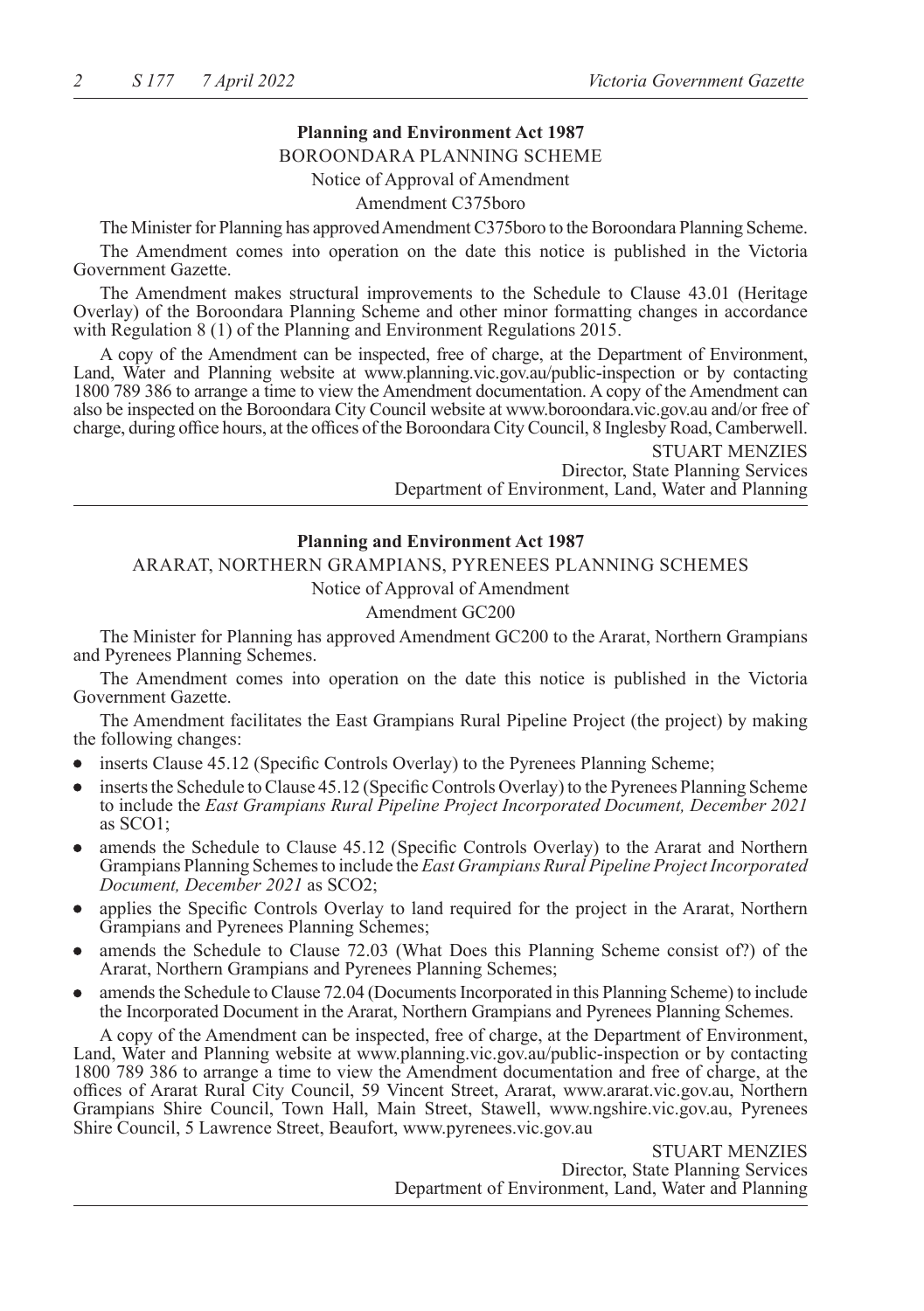# **Planning and Environment Act 1987**

#### MAROONDAH PLANNING SCHEME

Notice of Approval of Amendment

Amendment C137maro

The Minister for Planning has approved Amendment C137maro to the Maroondah Planning Scheme.

The Amendment comes into operation on the date this notice is published in the Victoria Government Gazette.

The Amendment introduces a new Environmentally Sustainable Development (ESD) local policy and makes other associated changes to the Maroondah Planning Scheme.

A copy of the Amendment can be inspected, free of charge, at the Department of Environment, Land, Water and Planning website at www.planning.vic.gov.au/public-inspection or by contacting 1800 789 386 to arrange a time to view the Amendment documentation. A copy of the Amendment can also be inspected, free of charge, during office hours, at the offices of the Maroondah City Council, Realm, Ringwood Town Square, 179 Maroondah Highway and on the Maroondah City Council website at www.maroondah.vic.gov.au

> STUART MENZIES Director, State Planning Services Department of Environment, Land, Water and Planning

## **Planning and Environment Act 1987** CASEY PLANNING SCHEME

Amendment C236case

Notice of Lapsing of Amendment

The Minister for Planning has refused to approve Amendment C236case to the Casey Planning Scheme.

The Amendment proposed to rezone land at 80s Linsell Boulevard Cranbourne East from an Urban Floodway Zone (UFZ) to a General Residential Zone (GRZ1) and deletes the Land Subject to Inundation Overlay from part of the land. The associated planning permit (PlnA000192/15) proposed the staged subdivision of the land into 67 residential allotments and creation of easements.

The Amendment lapsed on 14 March 2022.

STUART MENZIES Director, State Planning Services Department of Environment, Land, Water and Planning